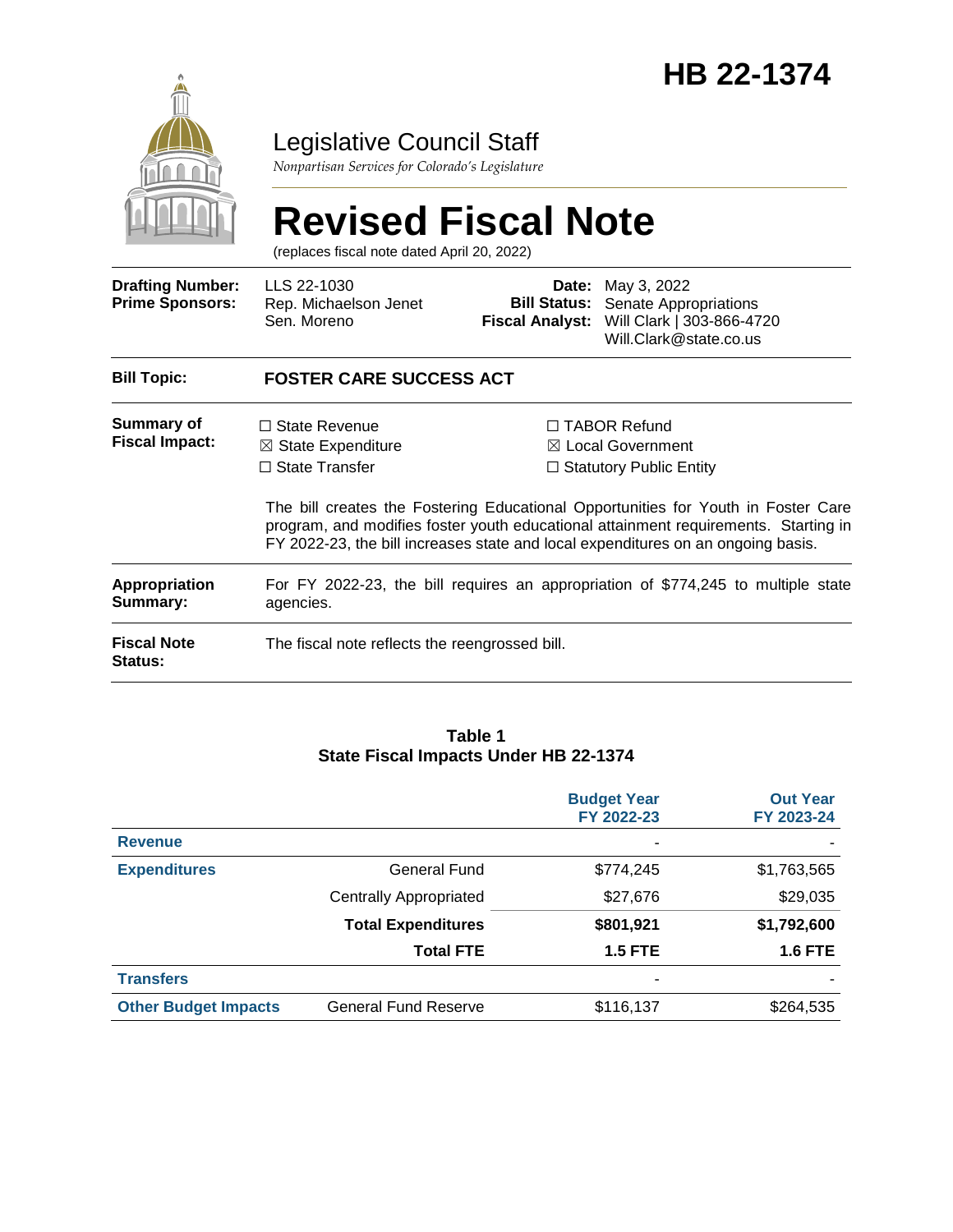# Page 2<br>May 3, 2022 **HB 22-1374**

## **Summary of Legislation**

The bill creates the Fostering Educational Opportunities for Youth in Foster Care program in the Department of Human Services (DHS), and modifies Department of Education (CDE) training and reporting requirements related to foster youth educational attainment.

**Foster youth education program expansion.** The bill creates the Fostering Educational Opportunities for Youth in Foster Care program in the DHS. The new program must be modeled after a Jefferson County School District pilot program that provides students in foster care with dedicated educational specialists who can advocate for and support the students' educational attainment. The bill expands the program by at least two but no more than five school districts starting in FY 2022-23, and requires the DHS to administer and continue funding of the Jefferson County School District program starting in FY 2023-24. By July 1, 2023, and each year thereafter, the DHS must publish an annual report on its website and submit it to the General Assembly with information about program implementation and performance metrics of program participants.

**Foster youth education attainment requirements.** The bill requires the CDE to identify goals for improving foster youth educational attainment and expands annual education reporting requirements related to foster youth. These new responsibilities will require:

- training for new child welfare education liaisons and county department of human services caseworkers, with refresher training for these individuals every two years;
- updates to foster education data collection, reporting requirements, and sharing agreements; and
- annual reporting on the CDE's website and to the General Assembly concerning students in out-of-home placement, with specific data collection and reporting requirements about out-of-home placement student population numbers, enrollment, attendance, truancy, dropout rates, re-enrollment, graduation rates and years taken to graduate high school.

## **Background and Assumptions**

During the 2018-2019 school year, there were around 962,500 students enrolled in K-12 public schools in Colorado. Of those, about 3,750 students, or 0.4 percent, were in out-of-home placement.

**New districts.** The fiscal note assumes the foster youth education program will be expanded to two new school districts, including one large school district (250 plus youth per cohort) and one medium school district (50 to 60 youth per cohort).. The fiscal note also assumes that:

- the large county will require funding for three educational specialists in the first year and six educational specialists in the second and future years; and
- the medium county will require funding for two educational specialists in the first year and three educational specialists in the second and future years.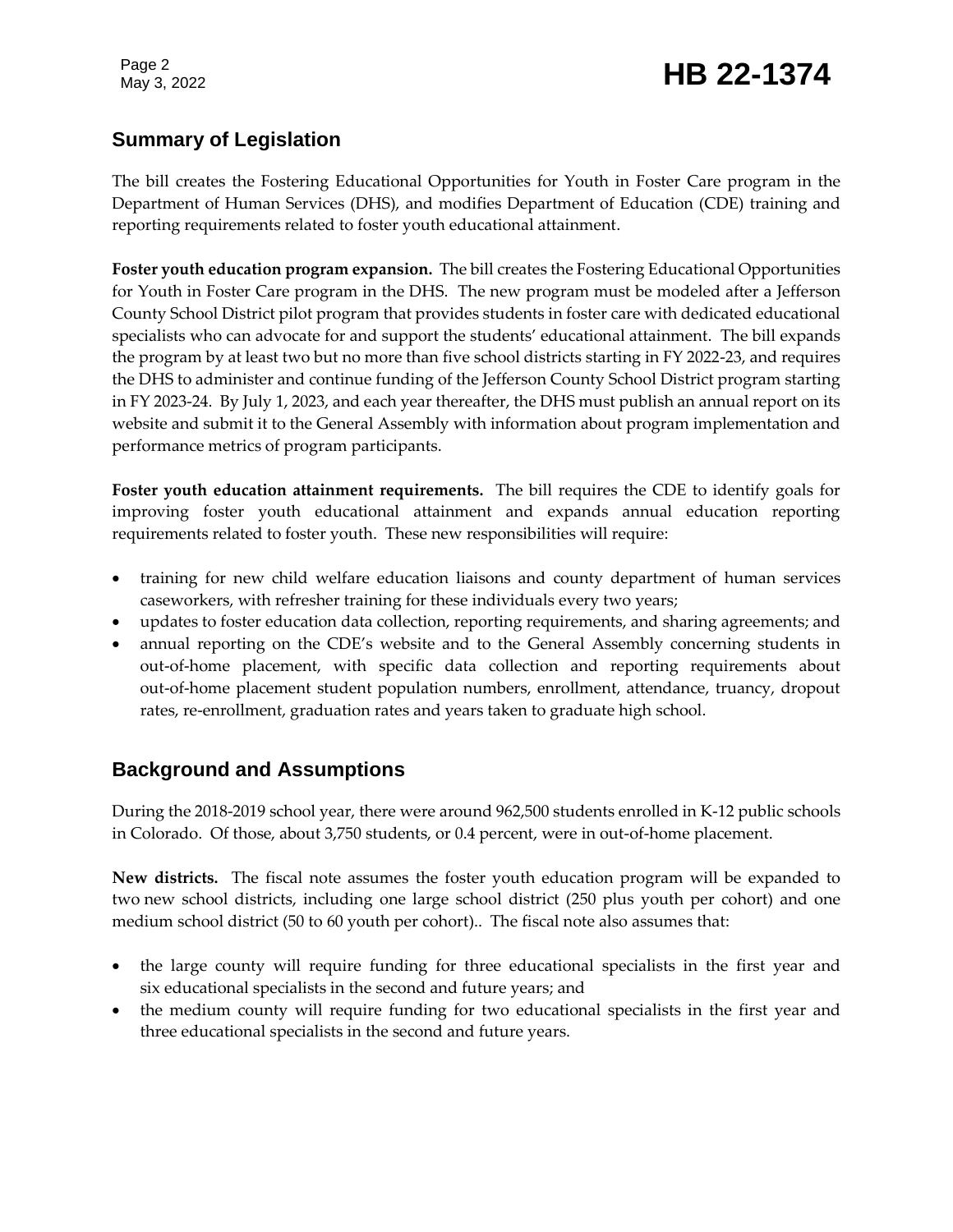## **State Expenditures**

The bill increases state expenditures in multiple departments by \$801,921 million in FY 2022-23 and \$1.8 million in FY 2023-24, paid from the General Fund. Expenditures are shown in Table 2 and detailed below.

#### **Table 2 Expenditures Under HB 22-1374**

| <b>Cost Components</b>                                  |                  | FY 2022-23     | FY 2023-24     |
|---------------------------------------------------------|------------------|----------------|----------------|
| <b>Department of Human Services</b>                     |                  |                |                |
| <b>Personal Services</b>                                |                  | \$84,387       | \$92,059       |
| <b>Operating Expenses</b>                               |                  | \$1,350        | \$1,350        |
| <b>Capital Outlay Costs</b>                             |                  | \$6,200        |                |
| <b>Expansion of Fostering Educational Opportunities</b> |                  | \$471,631      | \$1,132,485    |
| Jefferson County Pilot Continuation                     |                  |                | \$450,000      |
| Centrally Appropriated Costs <sup>1</sup>               |                  | \$16,591       | \$18,280       |
| FTE - Personal Services                                 |                  | 0.9 FTE        | 1.0 FTE        |
| <b>DHS Subtotal</b>                                     |                  | \$580,159      | \$1,694,174    |
| <b>Department of Education</b>                          |                  |                |                |
| <b>Personal Services</b>                                |                  | \$56,532       | \$52,861       |
| <b>Operating Expenses</b>                               |                  | \$945          | \$810          |
| <b>Capital Outlay Costs</b>                             |                  | \$6,200        |                |
| Data Management and Reporting                           |                  | \$110,000      | \$22,000       |
| <b>Training Development and Evaluation</b>              |                  | \$37,000       | \$12,000       |
| Centrally Appropriated Costs <sup>1</sup>               |                  | \$11,085       | \$10,755       |
| FTE - Personal Services                                 |                  | 0.6 FTE        | 0.6 FTE        |
| <b>CDE Subtotal</b>                                     |                  | \$221,762      | \$98,426       |
|                                                         | <b>Total</b>     | \$801,921      | \$1,792,600    |
|                                                         | <b>Total FTE</b> | <b>1.5 FTE</b> | <b>1.6 FTE</b> |

<sup>1</sup>*Centrally appropriated costs are not included in the bill's appropriation.*

**Department of Human Services.** The DHS requires 1.0 FTE starting in FY 2022-23 to support implementation of the new education foster care program. Staff duties include soliciting and selecting up to 2 new program partners, coordination and technical assistance during program implementation, and ongoing evaluation of study student outcomes. The staff will also be responsible for preparing an annual report that details program performance metrics and educational attainment of students enrolled in the program. Standard operating and capital outlay costs are included, and first year costs reflect the General Fund pay date shift.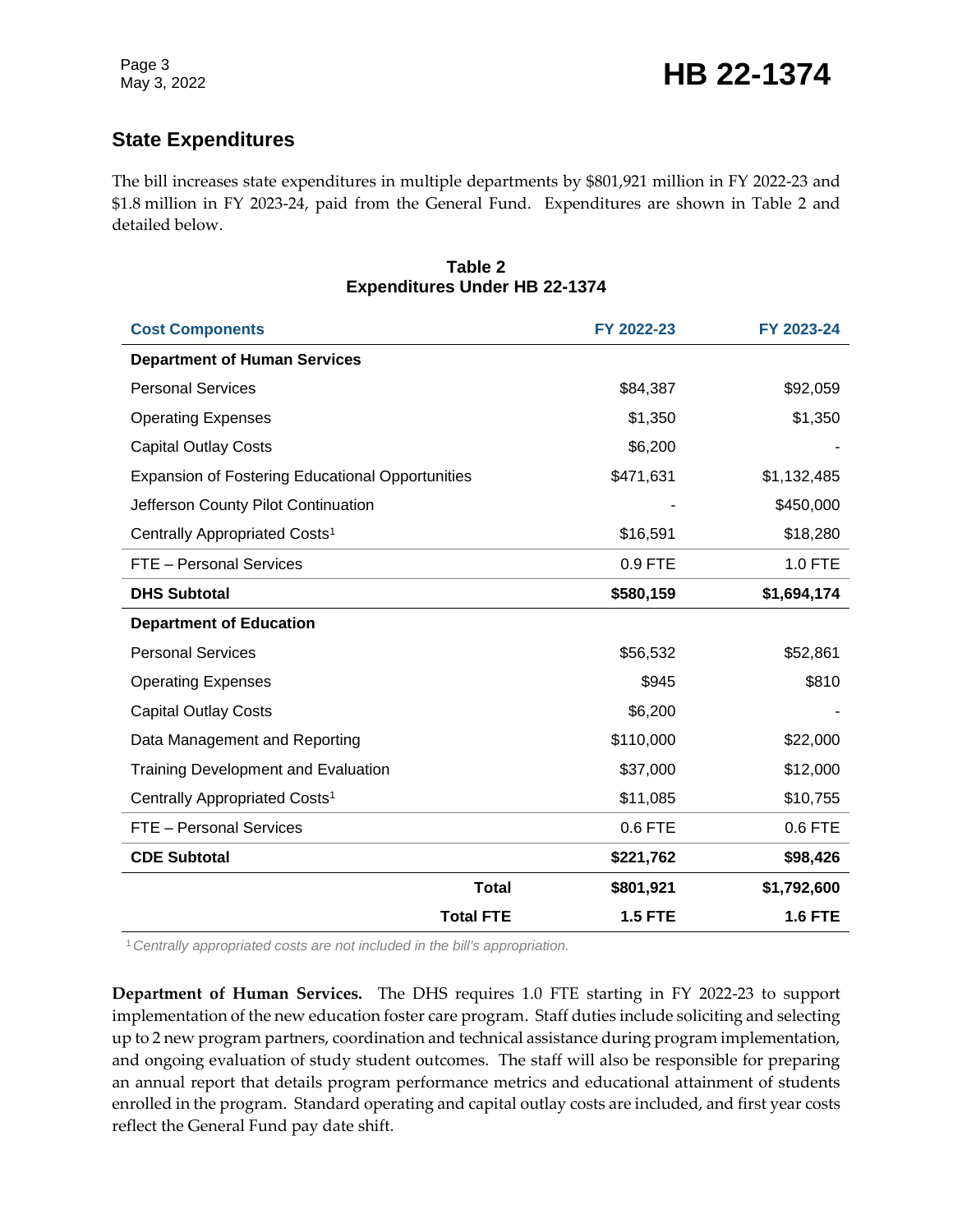Page 4

- **Expansion of Fostering Educational Opportunities.** The bill creates a new education foster care program based on the existing Jefferson County School District pilot program. As discussed in the Assumptions section, this includes service expansion by at least 2 new sites, which will cost around \$500,000 in FY 2022-23 and around \$1.1 million in FY 2023-24 and out years. Costs will also increase by \$50,000 in FY 2022-23 and \$200,000 in FY 2023-24 and out years for ongoing program evaluation with a contracted research partner. Costs are prorated in FY 2022-23 to reflect a January 1, 2023 program start date, and are based on those of the Jefferson County School District pilot program.
- **Continuation of Jefferson County pilot program.** The DHS is required to sustain the existing Jefferson County pilot program, which includes \$450,000 in annual costs starting in FY 2023-24.

**Department of Education.** The CDE requires 0.6 FTE starting in FY 2022-23 and ongoing to implement new foster care student training and reporting requirements. These duties include overseeing training and professional development opportunities, assisting with training updates, coordinating with the DHS, managing and sharing foster care student education data, as well as writing an annual program report for the General Assembly. Standard operating and capital outlay costs are included, and first-year costs reflect the General Fund pay date shift.

- **Data management and reporting.** The bill increases costs related to modifying data collection, data sharing, and information reporting, including for student course completion, grade-level advancement, school attendance, and enrollment. These modifications will require \$110,000 in FY 2022-23, and \$22,000 in FY 2023-24 and out years for ongoing maintenance and development of reports and data sharing agreements.
- **Training development and evaluation.** The CDE is required to develop new trainings for Child Welfare Education Liaisons. This requires \$25,000 in FY 2022-23 for contracting the training development, as well as \$12,000 in FY 2022-23 and out years to contract with an outside evaluator.

**Centrally appropriated costs.** Pursuant to a Joint Budget Committee policy, certain costs associated with this bill are addressed through the annual budget process and centrally appropriated in the Long Bill or supplemental appropriations bills, rather than in this bill. These costs, which include employee insurance and supplemental employee retirement payments, are shown in Table 2.

## **Other Budget Impacts**

**General Fund reserve.** Under current law, an amount equal to 15 percent of General Fund appropriations must be set aside in the General Fund statutory reserve beginning in FY 2022-23. Based on this fiscal note, the bill is expected to increase the amount of General Fund held in reserve by the amounts shown in Table 1, which will decrease the amount of General Fund available for other purposes.